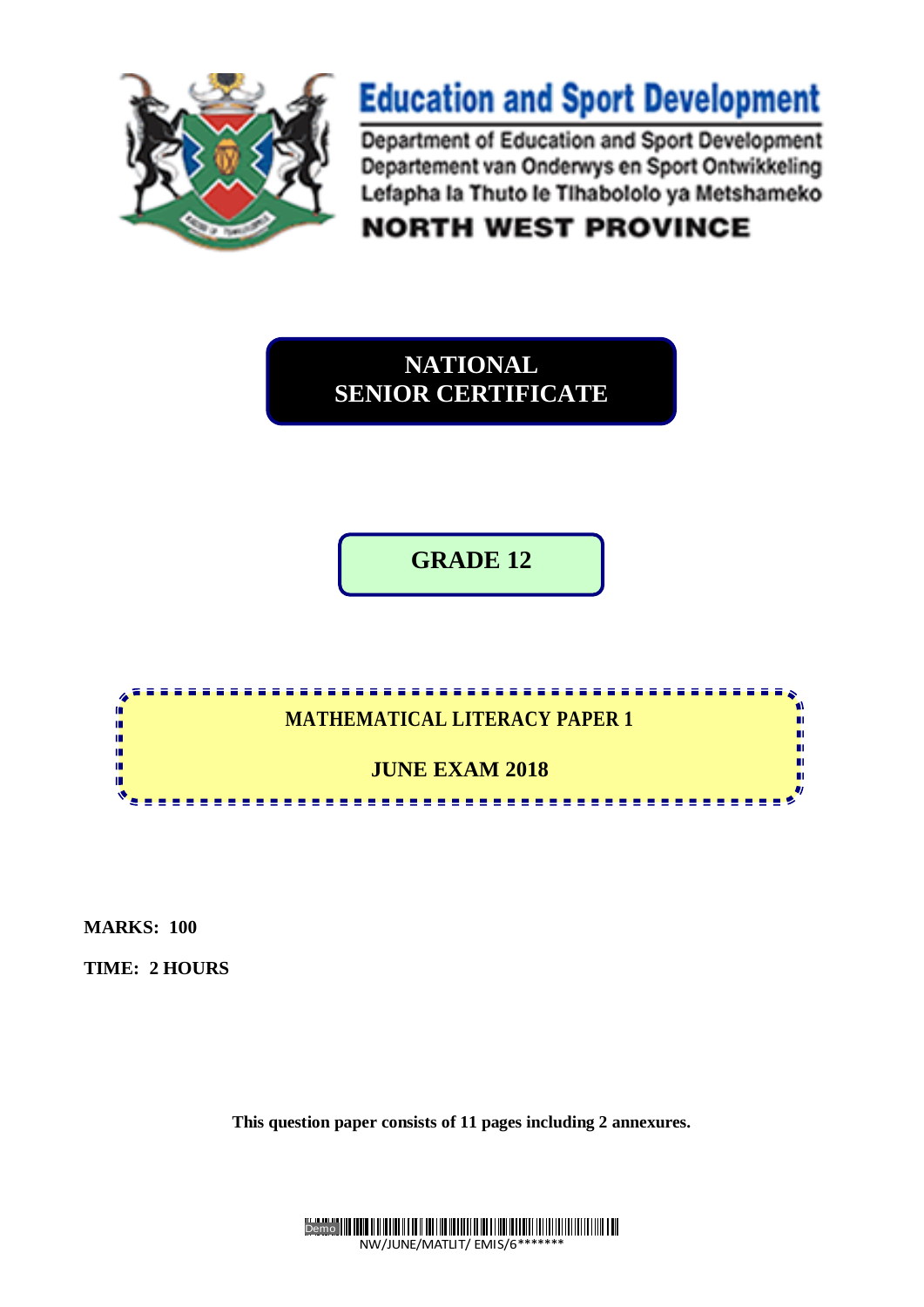## **INSTRUCTIONS AND INFORMATION**

- 1. This question paper consists of FIVE questions. Answer ALL the questions.
- 2. Use ANNEXURES to answer the following questions:
	- ANNEXURE A for QUESTION 2.1
	- ANNEXURE C for QUESTION 5.1
- 3. Number the answers correctly according to the numbering system used in this question paper.
- 4. ALL the calculations must be clearly shown.
- 5. An approved calculator may be used, unless stated otherwise.
- 6. Round off ALL final answers appropriately according to the given context, unless stated otherwise.
- 7. Indicate units of measurement, where applicable.
- 8. Map and diagrams are NOT necessary drawn to scale, unless stated otherwise.
- 9. Write neatly and legibly.

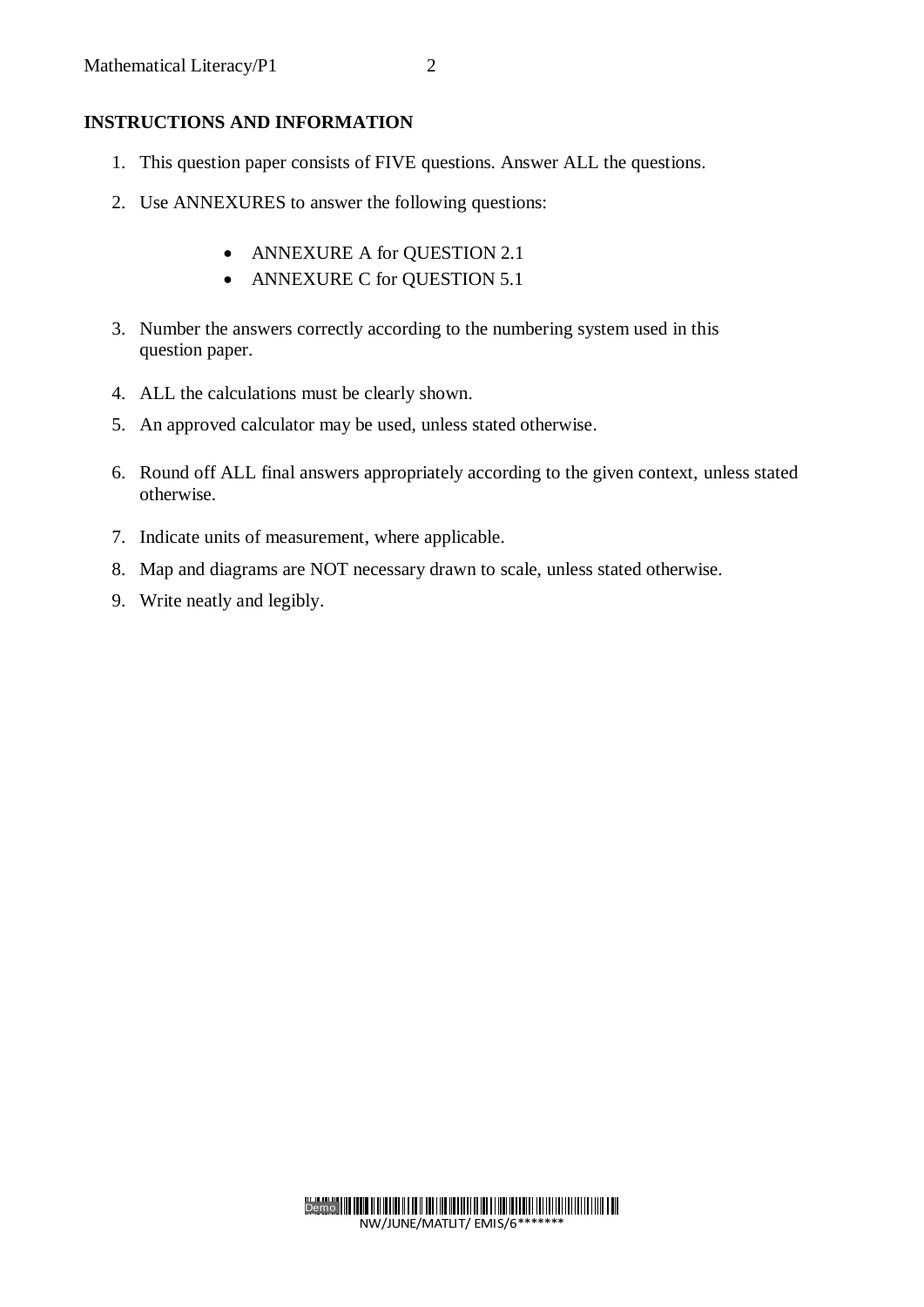# **QUESTION 1**

#### 1.1

Mr Tau earns an annual taxable income of R185 000,00.

TABLE 1 below is a tax table that shows how much personal income tax he needs to pay.

#### **TABLE 1: INCOME TAX RATES FOR INDIVIDUALS 2018 TAX YEAR (1 MARCH 2017 – 28 FEBRUARY 2018)**

| Tax            |                         |                                                        |
|----------------|-------------------------|--------------------------------------------------------|
| <b>Bracket</b> | Taxable Income $(R)$    | Tax Rates $(R)$                                        |
|                | R 0 - R 189,880         | 18% of taxable income                                  |
| 2              | R 189,881 - R 296,540   | R $34,178 + 26\%$ of taxable income above R 189,880    |
| 3              | R 296,541 - R 410,460   | R $61,910 + 31\%$ of taxable income above R 296,540    |
| $\overline{4}$ | R 410,461 - R 555,600   | R 97,225 + 36% of taxable income above R 410,460       |
| $\mathfrak{S}$ | R 555,601 - R 708,310   | R $149,475 + 39\%$ of taxable income above R 555,600   |
| 6              | R 708,311 - R 1,500,000 | R $209,032 + 41\%$ of taxable income above R 708,310   |
| 7              | Above R 1,500,001       | R $533,625 + 45\%$ of taxable income above R 1,500,000 |
|                |                         | Adapted from www.SARS.gov.zal                          |
|                |                         |                                                        |

Use Table 1 and the information above to answer the questions that follow.

| 1.1.1 Identify the tax bracket applicable to Mr Tau's taxable income. | (2) |
|-----------------------------------------------------------------------|-----|
| 1.1.2 Calculate Mr Tau's annual tax.                                  | (2) |
| 1.1.3 Hence, calculate Mr Tau's monthly tax.                          |     |

#### 1.2

The teacher at Nkwe high school recorded the Mathematical Literacy test marks of 15 learners in her classroom.

**36; 25; 29; 30; 42; 35; 15; 36; 28; 36; 34; 23; 47; 40; 19** 

Use the marks given above to answer the questions that follow:

| 1.2.1 Arrange the marks in ascending order.                 |     |
|-------------------------------------------------------------|-----|
| 1.2.2 Identify the minimum and the maximum mark of the test | (2) |
| 1.2.3 Determine the modal mark.                             |     |

#### Demo **NATIONALISTICI IN INTERNATIONALISTICI IN IN** NW/JUNE/MATLIT/ EMIS/6\*\*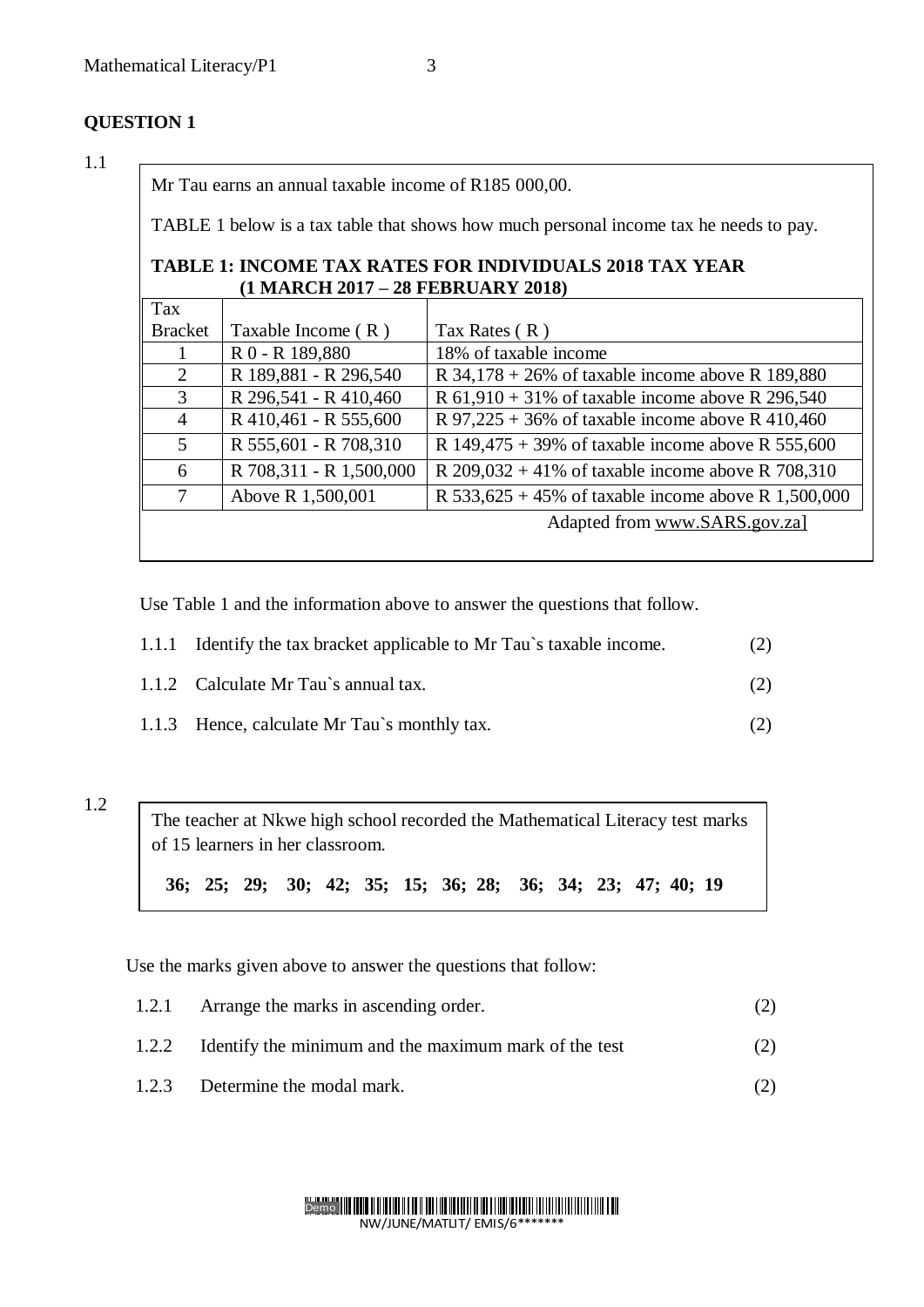

Use the floor plan above to answer the questions that follow.

- 1.3.1 Explain the meaning of this scale. (2)
- 1.3.2 Calculate the perimeter (in millimetres) of the concrete floor. (3)

| <b>TABLE 2: AREA OF THE NINE PROVINCES IN SOUTH AFRICA</b><br><b>Province</b> |  |  |  |
|-------------------------------------------------------------------------------|--|--|--|
| Area $(km2)$                                                                  |  |  |  |
| 169 580                                                                       |  |  |  |
| 129 480                                                                       |  |  |  |
| 17 010                                                                        |  |  |  |
| 92 100                                                                        |  |  |  |
| 123 910                                                                       |  |  |  |
| 79 490                                                                        |  |  |  |
| 361 830                                                                       |  |  |  |
| 116 320                                                                       |  |  |  |
| 129 370                                                                       |  |  |  |
|                                                                               |  |  |  |
| Source: Statistics South Africa Census 2001; (Department of land affairs)     |  |  |  |
|                                                                               |  |  |  |

Use TABLE 2 above to answer the questions that follow.

| 1.4.1 Identify the Province in South Africa with the largest area. | (2) |
|--------------------------------------------------------------------|-----|
| 1.4.2 Calculate the total area of South Africa.                    |     |

1.4.3 Convert the total area of Gauteng to  $m^2$ . **HINT: 1 km = 1 000 m** (2)

**[23]**

# **Demonstration of the control of the control of the control of the control of the control of the control of the control of the control of the control of the control of the control of the control of the control of the contr**

NW/JUNE/MATLIT/ EMIS/6\*\*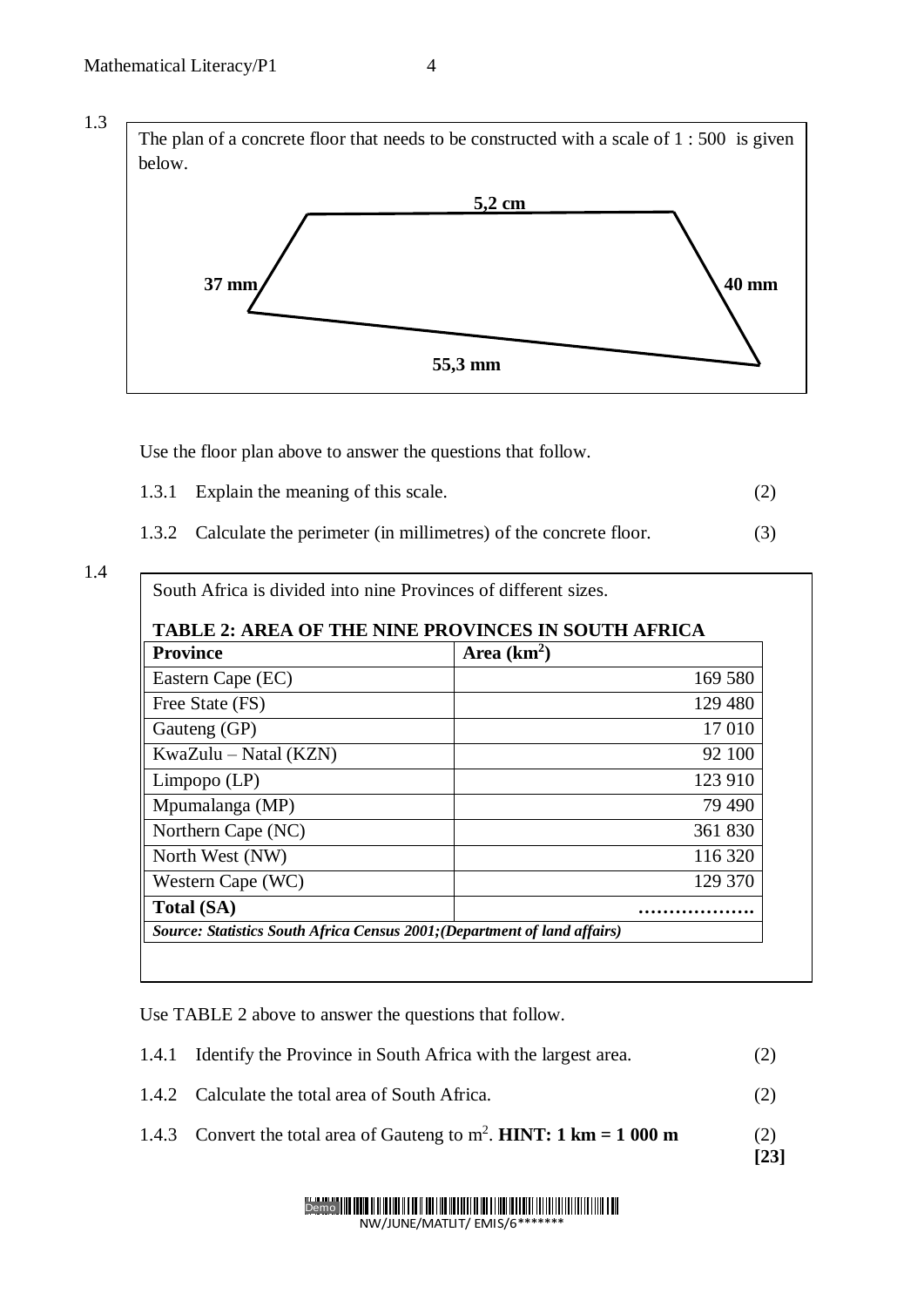# **QUESTION 2**

| v      |  |
|--------|--|
| $\sim$ |  |

ANNEXURE A shows the payslip of Mr Nel during the month of November 2017.

Use ANNEXURE A to answer the questions that follow.

|       |                                                                                                                                                                                                          | 2.1.1 Mr Nel contributes 6,43% of his gross salary towards pension fund<br>every month. Calculate his monthly contribution. | (2) |
|-------|----------------------------------------------------------------------------------------------------------------------------------------------------------------------------------------------------------|-----------------------------------------------------------------------------------------------------------------------------|-----|
|       |                                                                                                                                                                                                          | 2.1.2 Calculate the net pay of Mr Nel.                                                                                      | (3) |
| 2.1.3 | Employers are responsible for deducting a UIF contribution from an<br>employee's income every month. The employee contributes 1% of<br>his/her salary and the employer contributes a further 1% as well. |                                                                                                                             |     |
|       | (a)                                                                                                                                                                                                      | What does the abbreviation UIF stand for?                                                                                   | (2) |
|       | (b)                                                                                                                                                                                                      | How much does Mr Nel pay towards UIF?                                                                                       |     |

#### 2.2

Mr Nel is concerned about the impact that the projected *inflation* rate and increase in municipal rates and fees will have on his disposable income.

Table 3 below shows the increased projected tariffs.

## **TABLE 3: INCREASE IN TARIFFS FOR 2018**

| Rates and services charged            | 2017                  | % increase | 2018                  |
|---------------------------------------|-----------------------|------------|-----------------------|
| Refuse removal                        | R <sub>254,08</sub>   | A          | R285,84               |
| Sanitation                            | R <sub>191,26</sub>   | 13%        | R216,12               |
| Water consumption                     | R387,58               | 10,5%      | R428,28               |
| Electricity consumption (non-prepaid) | R850,00               | 14,3%      | R971,55               |
| Property rates                        | R683,75               | 15%        | C                     |
| Subtotal excluding VAT                | В                     |            | R <sub>2</sub> 688,10 |
| VAT on services                       | R331,33               |            | R376,33               |
| <b>Total</b>                          | R <sub>2</sub> 698,00 |            | R3 064,43             |
|                                       |                       |            |                       |
| <b>NOTE:</b> Use $VAT = 14\%$         |                       |            |                       |

Use the information above to answer the questions that follow:

2.2.1 Define the term *inflation*. (2)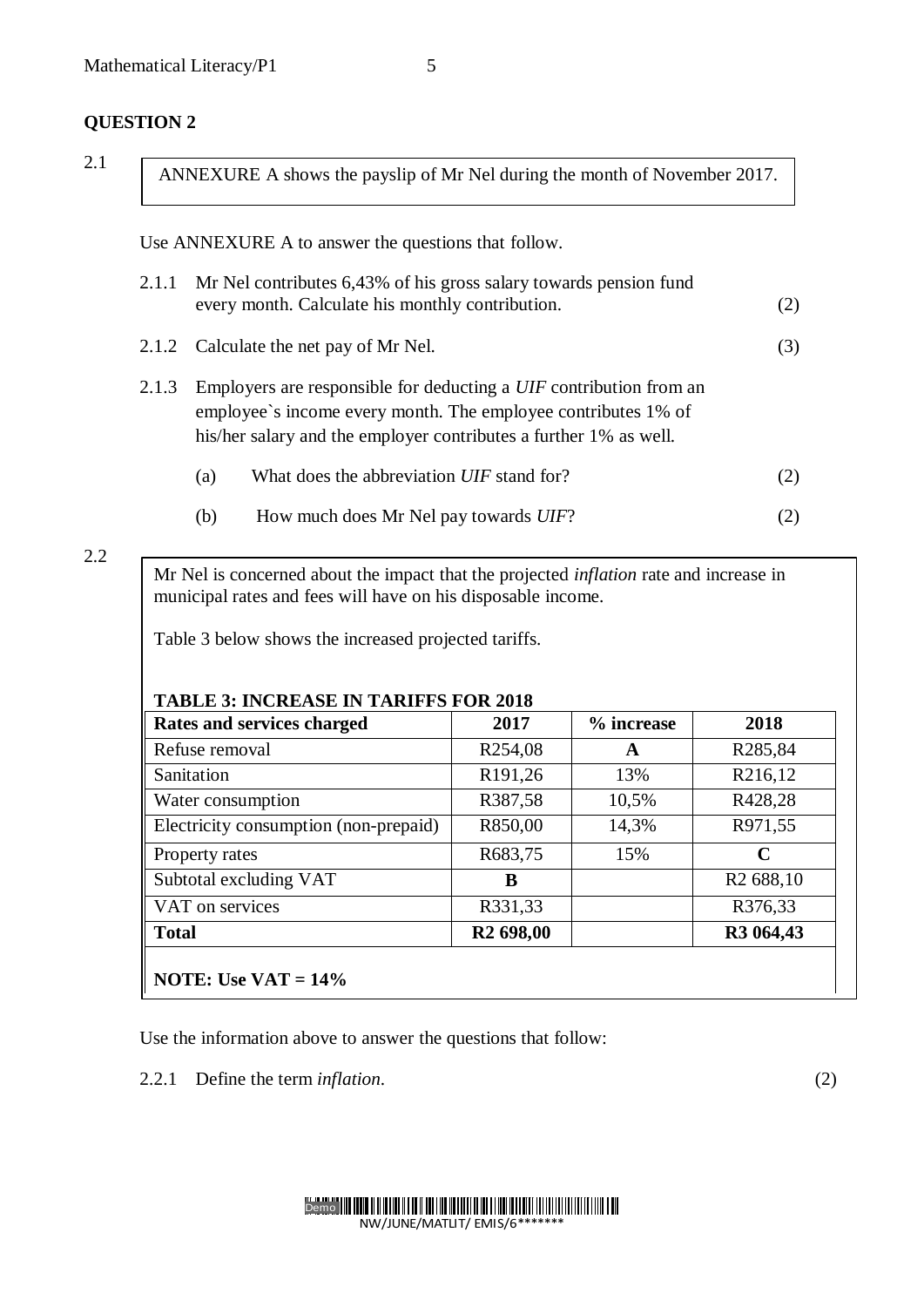2.2.2 Determine the missing value of **A,** the percentage increase for the refuse removal. You may use the following formula:

$$
Percentage increase = \frac{New amount - Old amount}{old amount} \times 100\%
$$
 (3)

- 2.2.3 Determine the missing value of **B**. (2)
- 2.2.4 Calculate the missing value of **C**, the property rates. (2)
- 2.2.5 Calculate the additional amount per month for which Mr Nel will have to budget on his municipal account for 2018. (2)

**[20]**

#### **QUESTION 3**

3.1

Mary is preparing a dessert for the women`s club that she will be hosting on Saturday. The club consists of 30 members including her. She decides to bake pudding. She needs to bake at  $180^0C$  for  $25 - 30$  minutes until its golden brown.



| To make the pudding she will also need                                             | For sauce                  |    |
|------------------------------------------------------------------------------------|----------------------------|----|
| 1 extra large egg<br>$200$ ml milk                                                 | 50 g butter<br>250 ml milk |    |
| 80 ml cooking oil                                                                  |                            |    |
| 100 g apricot jam                                                                  |                            |    |
| NOTE: $1\,000 \text{ ml} = 1$ litre                                                |                            |    |
| The recipe can feed only 10 people                                                 |                            |    |
| Use the information above to answer the questions that follow.                     |                            |    |
| 3.1.1<br>Express the ratio (in the simplified form) of the cooking oil to the milk |                            |    |
| of the recipe.                                                                     |                            | 3) |

- 3.1.2 Calculate (in litres) the amount of milk needed. (4)
- 3.1.3 Convert the baking temperature of  $180^{\circ}$ C to  $^{\circ}$ F. You may use the following formula**:**   ${}^{\circ}$ **F** = (1,8 ×  ${}^{\circ}$ C) + 32 (2)

Demo **NATIONALISTICI IN INTERNATIONALISTICI IN IN** NW/JUNE/MATLIT/ EMIS/6\*\*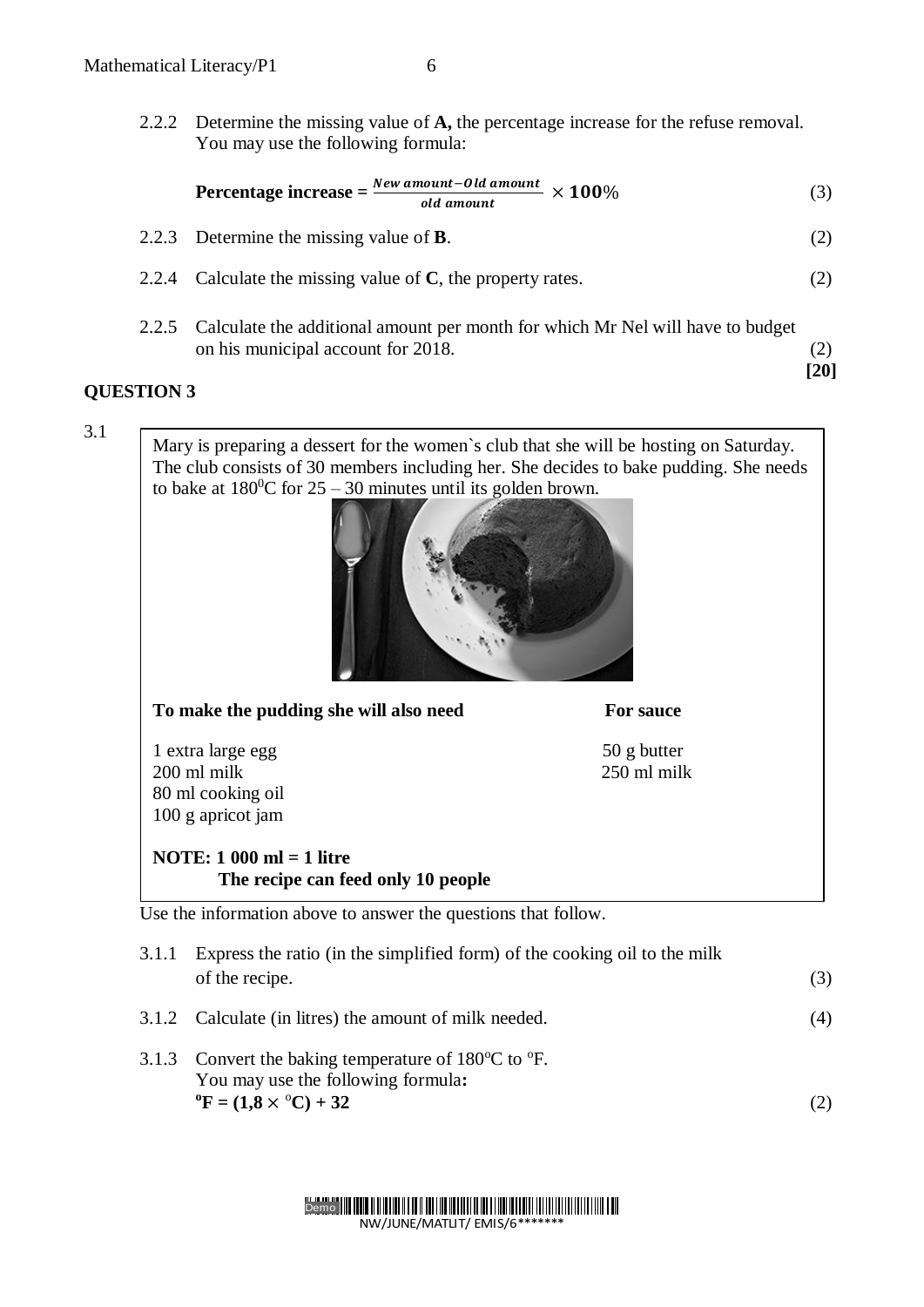

Use the information given above to answer the questions that follow.

3.2.1 Calculate the volume of the pan in  $\text{cm}^3$ . You may use the following formula:

```
Volume = \pi \times radius<sup>2</sup> \times height, use \pi = 3,142 (3)
```
3.2.2 Calculate the volume of the pudding in  $cm<sup>3</sup>$  if 89% of the pan is filled with pudding. (2) **[16]**

## **QUESTION 4**



NW/JUNE/MATLIT/ EMIS/6\*\*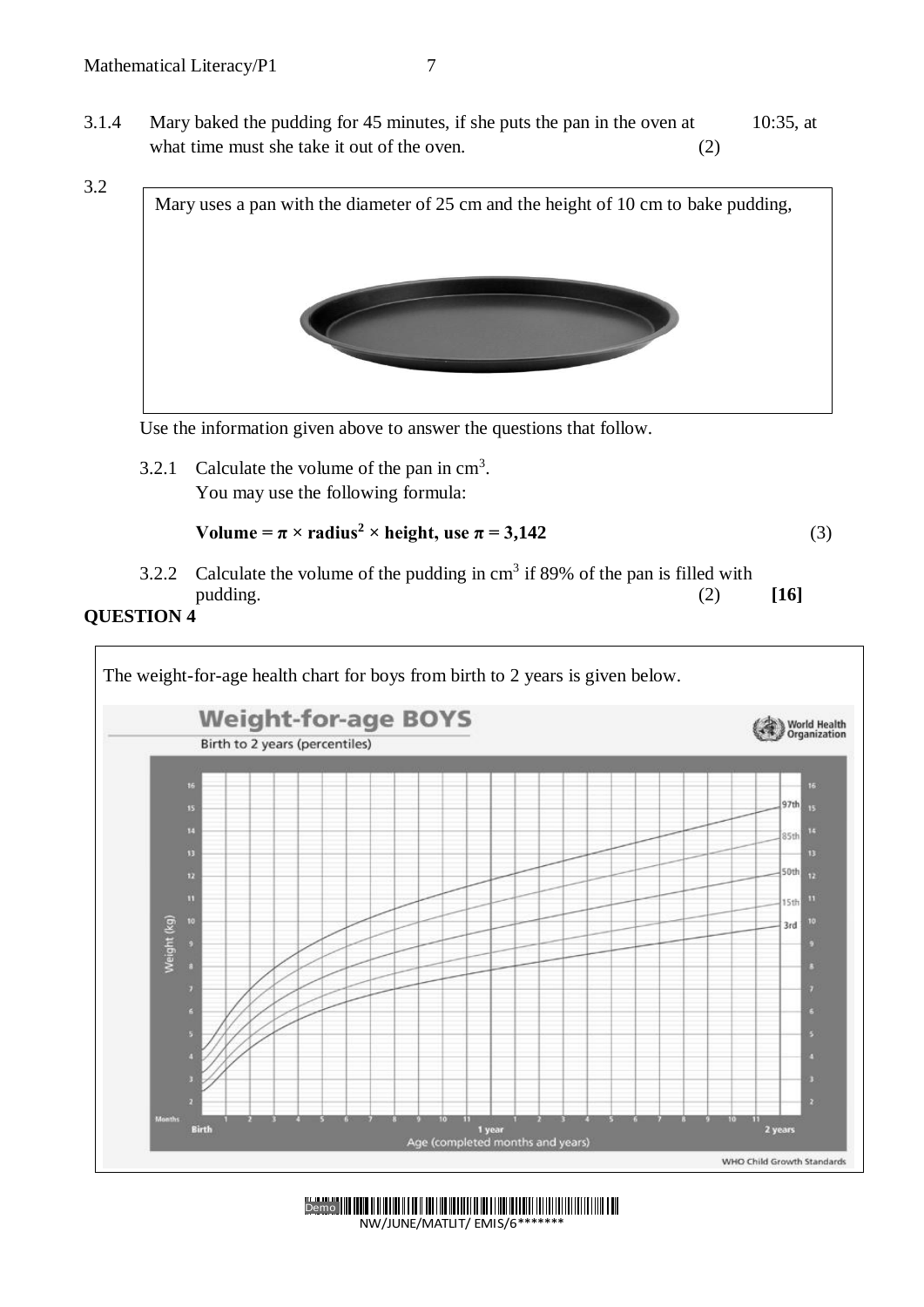Use the health chart above to answer the questions that follow.

| 4.1                                                                                                               | What does it mean if the baby's weight-for-age relationship is on the $75th$ percentile curve.<br>(2) |                                                                                                                                 |  |     |     |
|-------------------------------------------------------------------------------------------------------------------|-------------------------------------------------------------------------------------------------------|---------------------------------------------------------------------------------------------------------------------------------|--|-----|-----|
| 4.2                                                                                                               |                                                                                                       | Determine the weight of a one year eight months old baby whose weight-to-age<br>relationship is on the $97th$ percentile curve. |  |     | (2) |
| 4.3                                                                                                               |                                                                                                       | Consider a one year one month old baby with a weight of 8 kg:                                                                   |  |     |     |
|                                                                                                                   | 4.3.1                                                                                                 | On which percentile curve is this baby's weight-to-age relationship?                                                            |  |     | (2) |
|                                                                                                                   | 4.3.2                                                                                                 | Calculate the BMI for this baby if he is 60 centimetres tall.<br>You may use the following formula:                             |  |     |     |
| $\textbf{BMI} = \frac{Weight \ (in \ kilograms)}{(Height \ in \ metres)^2}$<br>(4)<br>$[10]$<br><b>QUESTION 5</b> |                                                                                                       |                                                                                                                                 |  |     |     |
| Mr Smith and his family live in Bloemhof. ANNEXURE B shows the map of North West.                                 |                                                                                                       |                                                                                                                                 |  |     |     |
| 5.1                                                                                                               |                                                                                                       | Use the map of North West on ANNEXURE B to answer the questions that follow.                                                    |  |     |     |
| 5.1.1                                                                                                             |                                                                                                       | Name two national roads on the map.                                                                                             |  | (2) |     |
| 5.1.2                                                                                                             |                                                                                                       | Identify two towns that the family will pass on their way to Mafikeng.                                                          |  | (2) |     |
| 5.1.3                                                                                                             |                                                                                                       | Give the general direction of Bloemhof from Mafikeng.                                                                           |  | (2) |     |
| 5.1.4                                                                                                             |                                                                                                       | Express the scale of the map as a ratio.                                                                                        |  | (2) |     |
|                                                                                                                   |                                                                                                       |                                                                                                                                 |  |     |     |

5.1.5 Use the bar scale to measure (in km) the actual distance between Taung and Mafikeng (4)

5.1.6 The distance between Bloemhof and Mafikeng is 255 km. Mr Smith was driving at an average speed of 100 km/h from Bloemhof to Mafikeng. Calculate the time spent on the road in hours and minutes. You may use the following formula: **Time** =  $\frac{Distance}{model}$ speed (3)

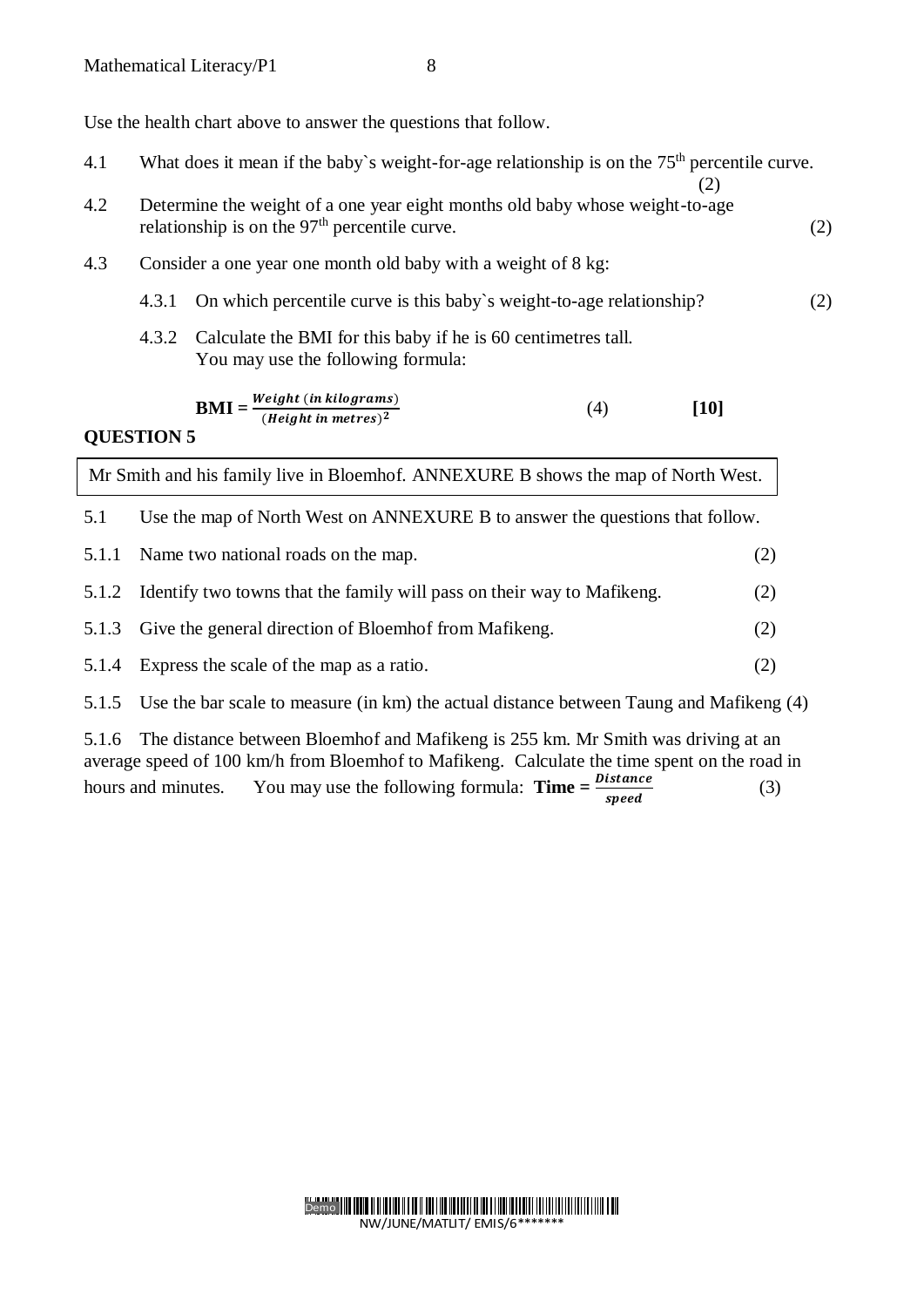5.2



Use the layout of his bedroom to answer the questions that follow.

|       | 5.2.1 How many window(s) are there in the layout?                                                                                                                                                                                                 | (2)         |
|-------|---------------------------------------------------------------------------------------------------------------------------------------------------------------------------------------------------------------------------------------------------|-------------|
|       | 5.2.2 The bed in the layout is 4,5cm long and the actual length is 1,8 m.<br>Write the scale in the form $1:$                                                                                                                                     | (3)         |
| 5.2.3 | Calculate the actual width of the bed in metres.                                                                                                                                                                                                  | (4)         |
| 5.2.4 | Hence, calculate the area occupied by the bed.<br>You may use the formula:<br>$Area = length \times breadth$                                                                                                                                      | (2)         |
| 5.2.5 | Mr Smith's son wants to paint the interior walls of his room with two<br>coats of paint. The total area of the walls is $22, 6$ m <sup>2</sup> . If one litre of paint<br>covers $5.5 \text{ m}^2$ , how many 5 litre tins of paint does he need? | (5)<br>[31] |

**TOTAL: 100**

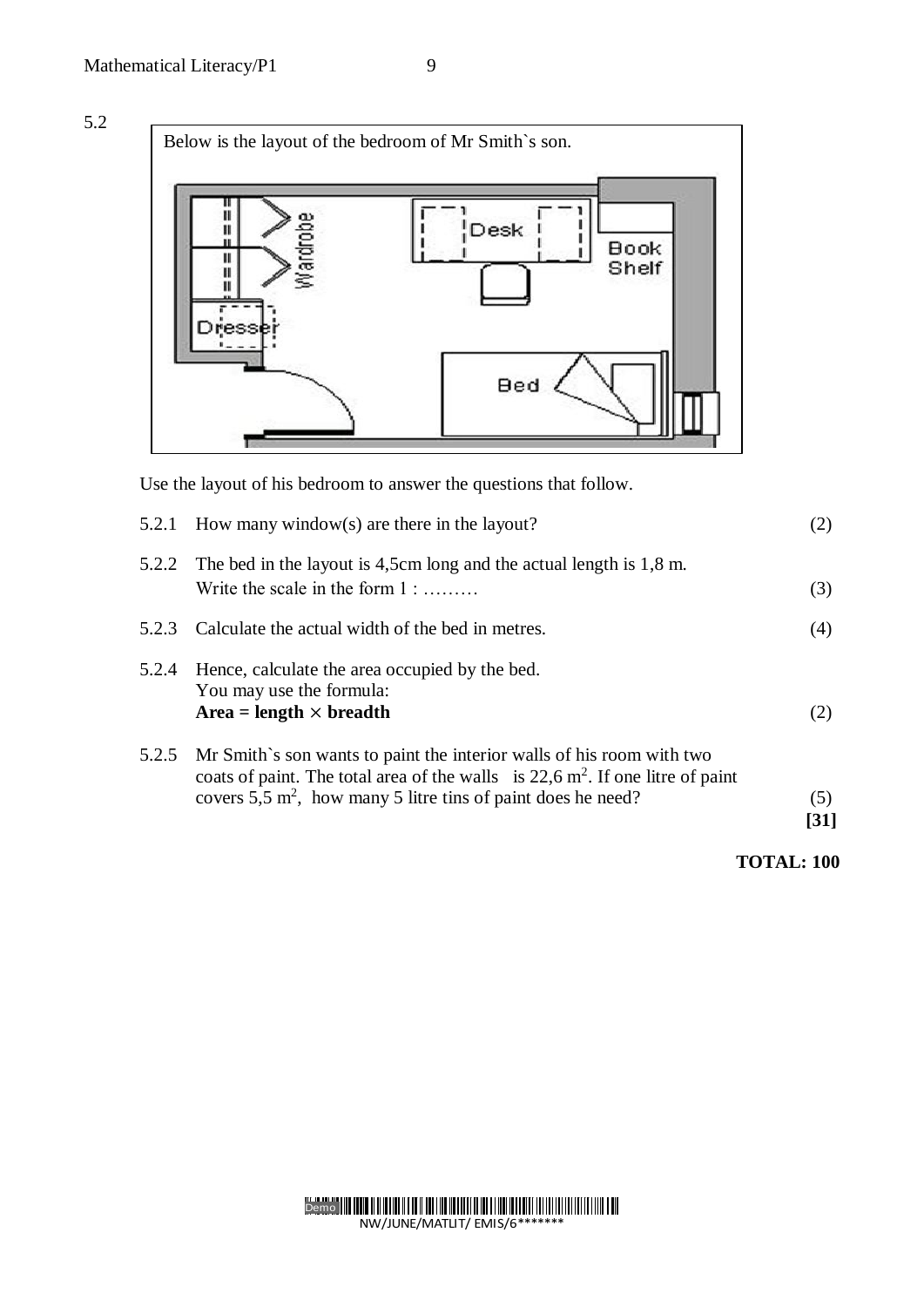#### **ANNEXURE A**

#### **QUESTION 2.1**

#### **COPY OF MR NEL'S PAYSLIP FOR NOVEMBER 2017.**

| <b>EMPLOYEE CODE</b>                   | S12001                | <b>EMPLOYEE</b><br><b>NAME</b> | Joseph Nel         |                 |            |
|----------------------------------------|-----------------------|--------------------------------|--------------------|-----------------|------------|
| <b>DESIGNATION</b>                     | <b>SALESMAN</b>       |                                | <b>COST CENTRE</b> | sales           |            |
| <b>COMPANY NAME</b>                    | AIF<br><b>COMPANY</b> |                                |                    | Period          | 08         |
|                                        |                       |                                |                    | Date            | 30/11/2017 |
|                                        |                       |                                |                    | Rate            | 250.00     |
|                                        |                       | <b>INCOME</b>                  |                    |                 |            |
| <b>DESCRIPTION</b>                     | <b>QUANTITY</b>       |                                | <b>RATE</b>        | <b>AMOUNT</b>   |            |
| Gross Salary<br>Commission             | 20                    |                                | 250                | 35 000<br>5000  |            |
|                                        |                       | <b>GROSS PAY</b>               |                    |                 |            |
| <b>BENEFITS</b>                        |                       | <b>COMPANY CONTRIBUTIONS</b>   |                    |                 |            |
|                                        |                       |                                |                    |                 |            |
|                                        |                       | <b>DEDUCTIONS</b>              |                    |                 |            |
| <b>DESCRIPTION</b>                     |                       | <b>BALANCE</b>                 |                    | <b>AMOUNT</b>   |            |
| Pension<br>PAYE Tax                    |                       | 0,00<br>0,00                   |                    | .<br>9 0 5 2,00 |            |
| <b>UIF Contribution</b><br>Medical Aid | 0,00<br>0,00          |                                |                    | 1 200,00        |            |
| <b>TOTAL DEDUCTIONS</b>                |                       |                                | 12 902,50          |                 |            |
| <b>LEAVE DAYS</b>                      | 6                     |                                | <b>NET PAY</b>     |                 |            |

Demo

NW/JUNE/MATLIT/ EMIS/6\*\*\*\*\*\*\*